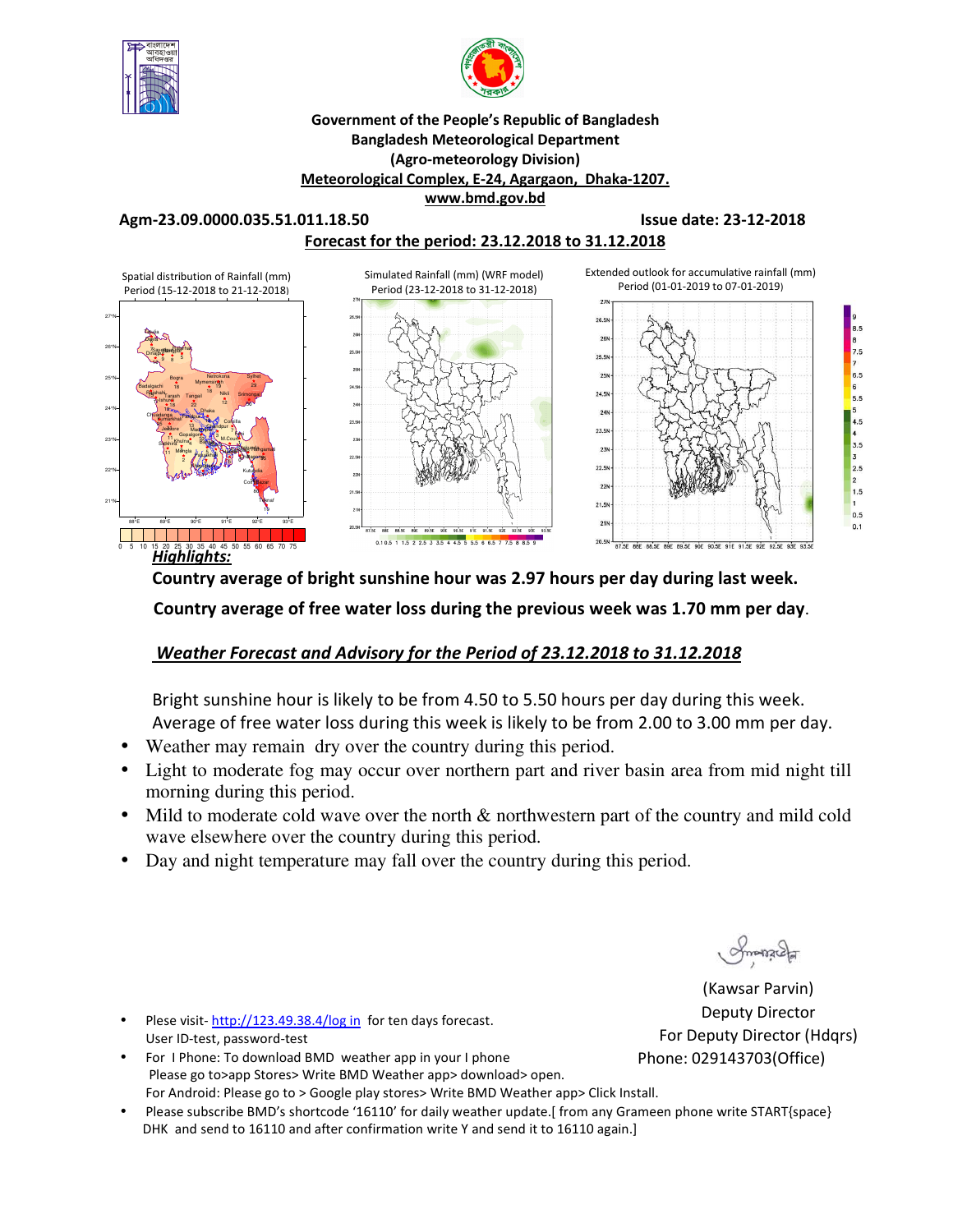#### **Short Weather description Period: 15.12.2018 to 21.12.2018**

Maximum And Minimum Temperature (Range and Extreme)

| <b>Divisions</b> | <b>Maximum temperature</b><br>range in <sup>o</sup> C |         | <b>Highest maximum</b><br>temperature in <sup>o</sup> C |      |                              | Minimum temperature<br>Range in <sup>o</sup> C |  | Lowest minimum<br>temperature in <sup>o</sup> C |      |              |
|------------------|-------------------------------------------------------|---------|---------------------------------------------------------|------|------------------------------|------------------------------------------------|--|-------------------------------------------------|------|--------------|
| <b>Dhaka</b>     | 18.5                                                  | $-27.5$ | <sup>o</sup> C Tangail                                  | 27.5 | $^{\circ}$ C <sub>11.2</sub> |                                                |  | $-$ 19.5 $\degree$ C Gopalgonj                  | 11.2 | °c           |
| Mymensingh       | 18.6                                                  | $-28.4$ | <sup>o</sup> C Netrokona                                | 28.4 | $^{\circ}$ C 13.0            |                                                |  | - $18.5 °C$ Mymensingh                          | 13.0 | °c           |
| Chattogram       | 18.9                                                  | $-32.4$ | <sup>o</sup> C Teknaf                                   | 32.4 | $^{\circ}$ C <sub>12.9</sub> |                                                |  | $-$ 21.8 $^{\circ}$ C Hatiya                    | 12.9 | °c           |
| Sylhet           | 18.0                                                  | $-26.0$ | <sup>o</sup> C Sylhet                                   | 26.0 | $^{\circ}$ C <sub>11.7</sub> |                                                |  | $-$ 18.5 $\degree$ C Srimongal                  | 11.7 | °c           |
| Rajshahi         | 16.5                                                  | $-28.5$ | <sup>o</sup> C Bogura                                   | 28.5 | $^{\circ}$ C <sub>10.7</sub> |                                                |  | $-17.5 °C$ Rajshahi                             | 10.7 | $^{\circ}$ c |
| Rangpur          | 16.6                                                  | $-29.7$ | <sup>o</sup> C Tetulia                                  | 29.7 | $^{\circ}$ clo9.0            |                                                |  | $-15.6$ <sup>o</sup> C Tetulia                  | 09.0 | $^{\circ}$ c |
| Khulna           | 16.8                                                  | $-27.7$ | <sup>o</sup> C Chuadanga                                | 27.7 | $^{\circ}$ Cl09.2            |                                                |  | $-$ 19.4 $^{\circ}$ C Jashore                   | 09.2 | °€           |
| <b>Barishal</b>  | 18.8                                                  | $-26.2$ | <sup>o</sup> C Bhola                                    | 26.2 | $^{\circ}$ C <sub>11.6</sub> |                                                |  | - $19.3$ <sup>o</sup> C Barishal                | 11.6 | °c           |

### *Rainfall analysis* **and** *average temperature:-*

| Name of the<br><b>Divisions</b> | Name of the<br><b>Stations</b> | Total<br>Rainfall | Rainfall                | Normal Deviation<br>in % | Total<br>Rainy | Average<br>M ax | Average<br>M in                  | Average<br>M ax. | Average<br>Normal      | Average<br>M in. | Average<br>Normal      |
|---------------------------------|--------------------------------|-------------------|-------------------------|--------------------------|----------------|-----------------|----------------------------------|------------------|------------------------|------------------|------------------------|
|                                 |                                | in $(mm)$         | in $(mm)$               |                          | days           | in $%$          | <b>Humidity Humidity</b><br>in % | temp in °C       | M ax.<br>temp in<br>°C | temp in °<br>c   | M in.<br>temp in<br>°C |
| Dhaka                           | Dhaka                          | 13                | 1                       | $***$                    | 04             | 090             | 061                              | 23.4             | 26.2                   | 16.9             | 14.4                   |
|                                 | Faridpur                       | 13                | $\mathbf{1}$            | 1200                     | 03             | 94              | 66                               | 23.1             | 25.6                   | 15.4             | 13.9                   |
|                                 | Madaripur                      | 10                | 2                       | $***$                    | 03             | 97              | 61                               | 22.6             | 26.4                   | 15.3             | 14.0                   |
|                                 | Nikli                          | 12                | $\star\star$            | $***$                    | 02             | 095             | 066                              | 023              | $\star\star$           | 014              |                        |
|                                 | Tangail                        | 22                | 1                       | $***$                    | 02             | 095             | 063                              | 23.2             | 25.7                   | 15.1             | 13.3                   |
|                                 | Gopalgonj                      | 4                 | $\star\star$            | $***$                    | 03             | 93              | 61                               | 22.7             | $\star\star$           | 15               |                        |
| Mymensingh                      | Mymensingh                     | 18                | 0                       | $***$                    | 03             | 95              | 64                               | 23.9             | 26.0                   | 15.5             | 13.5                   |
|                                 | Netrokona                      | 19                | $\star\star$            | $***$                    | 02             | 099             | 064                              | 24.1             | $\star\star$           | 16.4             |                        |
| Chattogram                      | Chattogram                     | 4                 | 7                       | -43                      | 01             | $^{\star\star}$ | $^{\star\star}$                  | $\star\star$     | 26.8                   | $^{\star\star}$  | 15.4                   |
|                                 | Sitakunda                      | 3                 | 2                       | 50                       | 02             | $^{\star\star}$ | $^{\star\star}$                  | $\star\star$     | 27.3                   | $^{\star\star}$  | 13.6                   |
|                                 | Rangamati                      | 35                | 4                       | 775                      | 01             | 97              | 45                               | 25.4             | 26.4                   | 17.9             | 15.4                   |
|                                 | Cox'sBazar                     | 80                | 2                       | 3900                     | 02             | 92              | 64                               | 26.7             | 27.9                   | 20.1             | 16.8                   |
|                                 | Teknaf                         | 10                | 1                       | 900                      | 01             | $\star\star$    | $\star\star$                     | $\star\star$     | 28.0                   | $\star\star$     | 16.8                   |
|                                 | Hatiya                         | 5                 | 5                       | 0                        | 03             | **              | **                               | $\star\star$     | 26.1                   | $\star\star$     | 16.3                   |
|                                 | Sandw ip                       | 0                 | $\overline{c}$          | $***$                    | 00             | 096             | 067                              | 24.5             | 26.1                   | 017              | 15.6                   |
|                                 | Kutubdia                       | 18                | $\overline{\mathbf{c}}$ | 800                      | 03             | $\star\star$    | $\star\star$                     | $\star\star$     | 27.2                   | $\star\star$     | 16.7                   |
|                                 | Feni                           | 1                 | 4                       | $-75$                    | 01             | 097             | 064                              | 24.2             | 26.8                   | 16.8             | 14.1                   |
|                                 | M.Court                        | $\mathbf{1}$      | 1                       | 0                        | 01             | 96              | 68                               | 23.6             | 26.0                   | 16.8             | 15.4                   |
|                                 | Chandpur                       | 3                 | 1                       | $***$                    | 03             | 095             | 067                              | 023              | 25.9                   | 017              | 15.2                   |
|                                 | Cumilla                        | $\overline{7}$    | 2                       | 250                      | 02             | 095             | 067                              | 023              | 26.5                   | 017              | 13.2                   |
| <b>Sylhet</b>                   | Sylhet                         | 29                | 1                       | 2800                     | 03             | 97              | 64                               | 24.5             | 26.4                   | 16.5             | 14.4                   |
|                                 | Srimongal                      | 50                | 1                       | 4900                     | 03             | 100             | 57                               | 23.8             | 26.7                   | 15.1             | 12.0                   |
| Rajshahi                        | Rajshahi                       | 17                | 0                       | $\star\star\star$        | 02             | 096             | 057                              | 023              | 25.7                   | 014              | 12.4                   |
|                                 | Bogura                         | 18                | 0                       | $***$                    | 02             | 097             | 031                              | 24.3             | 26.2                   | 15.0             | 13.3                   |
|                                 | Ishurdi                        | 19                | 0                       | $***$                    | 02             | 97              | 32                               | 22.8             | 25.7                   | 14.1             | 12.1                   |
|                                 | Badalgachi                     | 15                | $***$                   | $***$                    | 02             | 100             | 029                              | 22.8             | $\star\star$           | 12.9             |                        |
|                                 | Tarash                         | 18                | $\star\star$            | $***$                    | 02             | 100             | 30                               | 23.3             | $\star\star$           | 15.1             |                        |
| Rangpur                         | Rangpur                        | 8                 | 1                       | 700                      | 02             | 096             | 056                              | 024              | 25.0                   | 013              | 12.9                   |
|                                 | Dinajpur                       | 10                | 1                       | $***$                    | 02             | 096             | 059                              | 22.9             | 25.1                   | 12.6             | 12.0                   |
|                                 | Sayedpur                       | 9                 | $\star\star$            | $***$                    | 02             | **              | **                               | $\star\star$     | $\star\star$           | **               |                        |
|                                 | Rajarhat                       | 5                 | $\star\star$            | $***$                    | 02             | 095             | 058                              | 023              | $^{\star\star}$        | 013              | $\star\star$           |
|                                 | Tetulia                        | 6                 | $\star\star$            | $***$                    | 01             | 097             | 053                              | 023              | $\star\star$           | 012              | $\star\star$           |
|                                 | Dimla                          | $\overline{7}$    | $\star\star$            | $***$                    | 01             | 94              | 56                               | 23.3             | $\star\star$           | 12.9             | $\star\star$           |
| Khulna                          | Khulna                         | 3                 | 1                       | 200                      | 03             | 082             | 054                              | 023              | 26.3                   | 016              | 13.9                   |
|                                 | Mongla                         | 2                 | $\star\star$            | $***$                    | 02             | 94              | 62                               | 23.1             | **                     | 17.1             | **                     |
|                                 | Jashore                        | 11                | 1                       | $***$                    | 03             | $\star\star$    | $\star\star$                     | $^{\star\star}$  | 26.6                   | $***$            | 12.3                   |
|                                 | Chuadanga                      | 25                | 0                       | $\star\star\star$        | 02             | 096             | 064                              | 023              | 26.1                   | 014              | 12.6                   |
|                                 | Satkhira                       | 11                | 1                       | $\star\star\star$        | 03             | 99              | 42                               | 23.1             | 26.7                   | 14.6             | 13.2                   |
|                                 | Kumarkhali                     | 31                | $\star\star$            | $***$                    | 02             | 98              | 29                               | 22.4             | $**$                   | 14.8             | $\star\star$           |
| Barishal                        | Barisal                        | 5                 | 2                       | 150                      | 03             | 100             | 66                               | 23.1             | 26.5                   | 15.7             | 13.4                   |
|                                 | Bhola                          | 1                 | 2                       | $\star\star\star$        | 01             | 097             | 066                              | 23.5             | 26.6                   | 16.2             | 14.1                   |
|                                 | Patuakhali                     | Τ                 | 1                       | $\star\star\star$        | 03             | 097             | 067                              | 23.3             | 26.6                   | 16.9             | 15.0                   |
|                                 | Khepupara                      | 1                 | 3                       | $\star\star\star$        | 01             | 94              | 58                               | 24               | 26.7                   | 17               | 15.1                   |

Analyses contained in this bulletin are based on preliminary \* un-checked data. \*\* Data not received. \*\*\* Data not available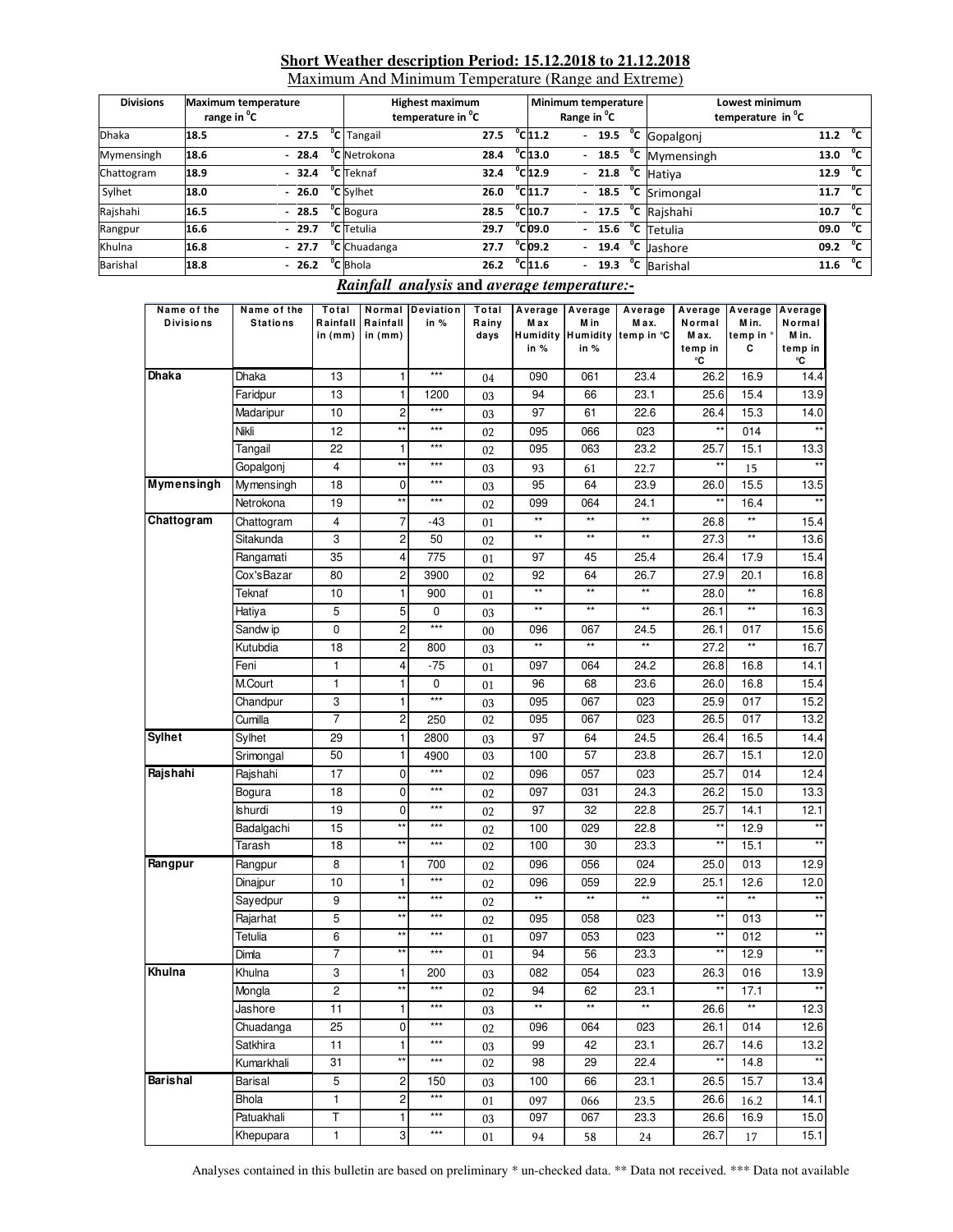

Spatial distribution of Rainfall (mm). Period (15-12-2018 to 21-12-2018)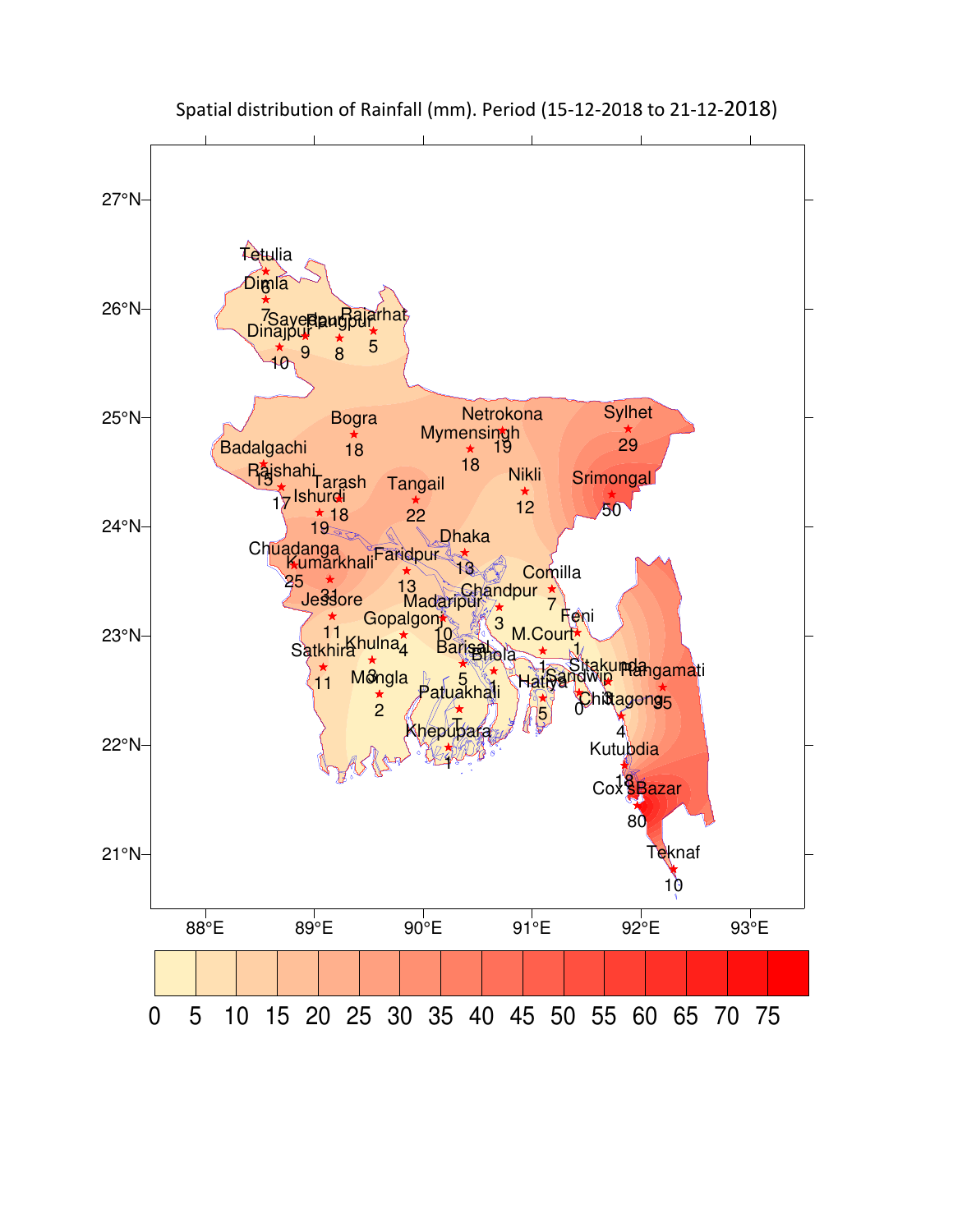



## গণপ্রজাতন্ত্রী বাংলাদেশ সরকার বাংলাদেশ আবহাওয়া অধিদপ্তর কৃষি আবহাওয়া মহাশাখা আবহাওয়া ভবন, ই-২৪, আগারগাঁও, ঢাকা-১২০৭। www.bmd.gov.bd

তারিখ: ২৩-১২-২০১৮ খ্রিঃ

এজিএম-২৩.০৯.০০০০.০৩৫.৫১.০১১.১৮.৫০







Spatial distribution of Rainfall (mm)

Period (15-12-2018 to 21-12-2018)



প্ৰধান বৈশিষ্ট্য সমূহঃ-

গত সপ্তাহে দেশের দৈনিক উজ্জল সূর্যকিরণ কালের গড় ২.৯৭ ঘন্টা ছিল । গত সপ্তাহে দেশের দৈনিক বাষ্পীভবনের গড ১.৭০ মিঃ মিঃ ছিল।

### আবহাওয়ার পূর্বাভাসঃ ২৩-১২-২০১৮ থেকে ৩১-১২-২০১৮ ইং পর্যন্ত।

এ সপ্তাহে দৈনিক উজ্জ্বল সূর্য কিরণ কাল ৪.৫০ থেকে ৫.৫০ ঘন্টার মধ্যে থাকতে পারে ।

আগামী সপ্তাহের বাম্পীভবনের দৈনিক গড় ২.০০ মিঃ মিঃ থেকে ৩.০০ মিঃ মিঃ থাকতে পারে।

- এ সময়ে সারাদেশের আবহাওয়া শুষ্ক থাকতে পারে ।
- এ সময়ে দেশের উত্তরাঞ্চল এবং নদী অববাহিকায় সকাল হতে মধ্য রাত পর্যন্ত হাল্কা থেকে মাঝারি ধরনের কুয়াশা পড়তে পারে।
- এ সময়ে দেশের উত্তর ও উত্তর-পশ্চিম অংশে মৃদু থেকে মাঝারি ধরণের শৈত্য প্রবাহ এবং দেশের অন্যত্র মৃদু শৈত্য প্রবাহ বয়ে যেতে পারে।
- এ সময়ে সারাদেশে দিনে ও রাতের তাপমাত্রা সামান্য কমতে পারে।
- Plese visit-http://123.49.38.4/log in for ten days forecast. User ID-test, password-test
- For I Phone: To download BMD weather app in your I phone Please go to>app Stores> Write BMD Weather app> download> open. For Android: Please go to > Google play stores> Write BMD Weather app> Click Install.
- Please subscribe BMD's shortcode '16110' for daily weather update. [from any Grameen phone write START{space} DHK and send to 16110 and after confirmation write Y and send it to 16110 again. ]

(কাওসার পারভান) উপপরিচালক উপপরিচালকের (সদর দপ্তর) পক্ষে

টেলিফোন: ০২৯১৪৩৭০৩ (অফিস)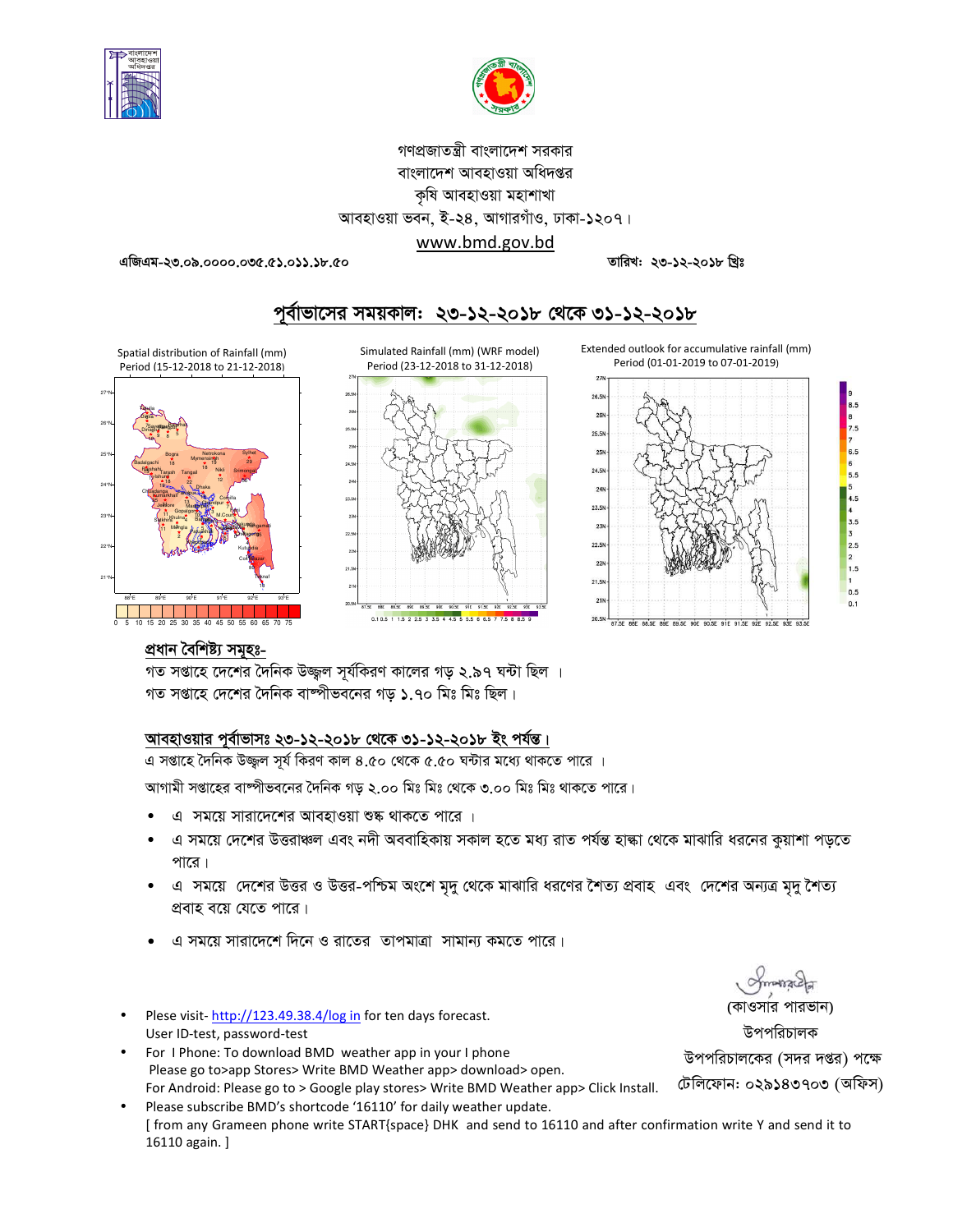### <u> আবহাওয়া বিবরণী, সমূহ ১৫-১২-২০১৮ থেকে ২১-১২-২০১৮</u>

| বিভাগ     | সর্বোচ্চ তাপমাত্রার পরিসর |                          |            |                |            | সৰ্বোচ্চ তাপমাত্ৰা<br>সেঃ |                |      |                          | সর্বনিম্ন তাপমাত্রার পরিসর <sup>০</sup> সেঃ |                |            | সৰ্বনিম্ন তাপমাত্ৰা °সেঃ |                |
|-----------|---------------------------|--------------------------|------------|----------------|------------|---------------------------|----------------|------|--------------------------|---------------------------------------------|----------------|------------|--------------------------|----------------|
| ঢাকা      | 56.6                      | $\overline{\phantom{0}}$ | ২৭.৫ ° সেঃ |                | টাঙ্গাইল   | ২৭.৫ °সেঃ                 |                | ১১.২ |                          | ১৯.৫                                        | $^{\circ}$ সেঃ | গোপালগঞ্জ  |                          | ১১.২ ° সেঃ     |
| ময়মনসিংহ | 3b.9                      | -                        | ২৮.৪       | $^{\circ}$ সেঃ | নেত্ৰকোনা  | ২৮.৪                      | ° সেঃ          | ১৩.০ |                          | <b>Sb.C</b>                                 | $^{\circ}$ সেঃ | ময়মনসংহ   | ১৩.০                     | $^{\circ}$ সেঃ |
| চউগ্ৰাম   | ১৮.৯                      | $\overline{\phantom{0}}$ | ৩২.৪       | সেঃ            | টেকনাফ     | ৩২.৪                      | $^{\circ}$ সেঃ | ১২.৯ |                          | ২১.৮                                        | $^{\circ}$ সেঃ | হাতিয়া    | ১২.৯                     | $^{\circ}$ সেঃ |
| সিলেট     | $\delta$ .0               |                          | ২৬.০       | $^{\circ}$ সেঃ | সিলেট      | ২৬.০                      | $^{\circ}$ সেঃ | ১১.৭ |                          | <b>Sb.&amp;</b>                             | $^{\circ}$ সেঃ | শীমঙ্গল    | 9.4                      | $^{\circ}$ সেঃ |
| রাজশাহী   | ১৬.৫                      | -                        | ২৮.৫       | $^{\circ}$ সেঃ | বণ্ডডা     |                           | ২৮.৫ ° সেঃ     | ১০.৭ |                          | <b>59.G</b>                                 | সেঃ            | রাজশাহী    |                          | ১০.৭ ° সেঃ     |
| রংপুর     | ১৬.৬                      | $\overline{\phantom{a}}$ | ২৯.৭       | সেঃ            | তেঁতুলিয়া |                           | ২৯.৭ ° সেঃ     | ০৯.০ | $\overline{a}$           | ৬.৯১                                        | $^{\circ}$ সেঃ | তেঁতুলিয়া | ০৯.০                     | $^{\circ}$ সেঃ |
| খুলনা     | ১৬.৮                      | $\overline{\phantom{0}}$ | ২৭.৭ ° সেঃ |                | চয়াডাঙ্গা |                           | ২৭.৭ ° সেঃ     | ০৯.২ |                          | 55.8                                        | $^{\circ}$ সেঃ | যশোর       |                          | ০৯.২ ° সেঃ     |
| বরিশাল    | $\delta b$ . $b$          | $\overline{\phantom{0}}$ |            | ২৬.২ ° সেঃ     | ভোলা       |                           | ২৬.২ ° সেঃ     | ৬.১৫ | $\overline{\phantom{a}}$ | ১৯.৩                                        | $^{\circ}$ সেঃ | বরিশাল     |                          | ১১.৬ ° সেঃ     |

## <u>বৃষ্টিপাত বিশ্লেষন এবং স্বাভাবিক তাপমাত্রা</u>

| বিভাগের নাম    | স্টেশনের নাম | মোট                    | ষাভাবিক                  | বিছ্যুতি(%) | মোট                | সৰ্বোচ্চ গড়     | সৰ্বোনিম্ন  | গড সৰ্বোষ্ক                | গড                  | সর্বনিম্ন        | সৰ্বনিম্ন      |
|----------------|--------------|------------------------|--------------------------|-------------|--------------------|------------------|-------------|----------------------------|---------------------|------------------|----------------|
|                |              | বৃষ্টিপাত<br>( মিঃমিঃ) | বৃষ্টিপাত<br>( মিঃমিঃ)   |             | বৃষ্টিপাতের<br>দিন | আৰ্দ্ৰতা<br>( %) | আৰ্ঘতা      | তাপমাত্রা<br>( ডিগ্ৰী সেঃ) | ষভাবিক<br>তাপমাত্রা | গড়<br>তাপমাত্রা | ষাভাবিক<br>গড় |
|                |              |                        |                          |             |                    |                  | ( %)        |                            | (ডিগ্ৰী             | (ডিগ্ৰী          | তাপমাত্রা(     |
|                |              |                        |                          |             |                    |                  |             |                            | (সঃ)                | (সঃ)             | ডিগ্ৰী সেঃ)    |
| ঢাকা           | ঢাকা         | ১৩                     |                          | ***         | 08                 | ০৯০              | ০৬১         | 20.8                       | ২৬.২                | ১৬.৯             | 38.8           |
|                | করিদপুর      | ১৩                     |                          | ১২০০        | ೲ                  | ৯ $8$            | رايرا       | ২৩.১                       | ২৫.৬                | 26.8             | ১৩.৯           |
|                | মাদারীপুর    | ১০                     |                          | ***         | $\circ$            | ৯৭               | ৬১          | ২২.৬                       | ২৬.৪                | ১৫.৩             | 58.0           |
|                | নিকলী        | ১২                     | **                       | ***         | ০২                 | ০৯৫              | ০৬৬         | ০২৩                        | $**$                | 0.58             | **             |
|                | টাঙ্গাইল     | ২২                     | ۵                        | ***         | ০২                 | ০৯৫              | ০৬৩         | ২৩.২                       | ২৫.৭                | 30.5             | 50.0           |
|                | গোপালগঞ্জ    | 8                      | **                       | ***         | ০৩                 | ৯৩               | دی          | ২২.৭                       | $\ast$ $\ast$       | 2Q               | $**$           |
| ময়মনসিংহ      | ময়মনসিংহ    | $\mathcal{P}$          | $\circ$                  | ***         | ০৩                 | ৯৫               | 98          | ২৩.৯                       | ২৬.০                | 50.0             | 30.0           |
|                | নেত্ৰকোনা    | ১৯                     | **                       | ***         | ০২                 | ০৯৯              | ০৬৪         | ২8.১                       | $**$                | 56.8             | $**$           |
| চউগ্ৰাম        | ঢট্রগ্রাম    | $\bf8$                 | ٩                        | -80         | ০১                 | $\ast$           | $\pm\pm$    | $\pm\pm$                   | ২৬.৮                | $\pm$ $\pm$      | 56.8           |
|                | সীতাকুন্ড    | ৩                      |                          | ¢о          | ০২                 | $\ast$ $\ast$    | $\pm\pm$    | $\ast$                     | ২৭.৩                | $\ast$ $\ast$    | 50.6           |
|                | রাঙ্গামার্টি | ৩৫                     | 8                        | 990         | ০১                 | ৯৭               | 8¢          | 20.8                       | ২৬.8                | ১৭.৯             | 56.8           |
|                | কক্সবাজার    | $b^{\circ}$            |                          | ৩৯০০        | ০২                 | ৯২               | ৬৪          | ২৬. ৭                      | ২৭.৯                | ২০.১             | 30.5           |
|                | টেকনাফ       | ১০                     |                          | ৯০০         | ०১                 | $\ast$ $\ast$    | $\ast$      | $\pm\pm$                   | ২৮.০                | $\ast$ $\ast$    | 56.5           |
|                | হাতিয়া      | ¢                      | ¢                        | $\circ$     | ০৩                 | $\ast$           | $\pm\pm$    | $\pm\pm$                   | 20.5                | **               | 56.0           |
|                | সন্দ্বীপ     | $\circ$                |                          | ***         | $\circ$            | ০৯৬              | ০৬৭         | 28.0                       | ২৬.১                | ०১१              | 9.96           |
|                | কুতুবদীয়া   | $\mathcal{V}$          |                          | poo         | ೲ                  | $**$             | $\pm\pm$    | $\ast\ast$                 | ২৭.২                | $\ast$ $\ast$    | 38.9           |
|                | ফেনী         | S                      | 8                        | $-90$       | ০১                 | ০৯৭              | 0.58        | ২8.২                       | ২৬.৮                | ১৬.৮             | 58.5           |
|                | মাইজদী কোট   | S                      |                          | $\circ$     | ০১                 | ৯৬               | ৬৮          | ২৩.৬                       | ২৬.০                | ১৬.৮             | 30.8           |
|                | চাঁদপুর      | ৩                      | $\overline{\phantom{a}}$ | ***         | ০৩                 | ০৯৫              | ०७१         | ০২৩                        | ২৫.৯                | ०১१              | 30.3           |
|                | কৃমিল্লা     | ٩                      | ٠                        | ২৫০         | ০২                 | ০৯৫              | ০৬৭         | ০২৩                        | ২৬.৫                | ०১৭              | 30.3           |
| সিলেট          | সিলেট        | ২৯                     |                          | ২৮০০        | ০৩                 | ৯৭               | 98          | 28.0                       | ২৬.8                | ১৬.৫             | 58.8           |
|                | শ্ৰীমঙ্গল    | <b>CO</b>              |                          | 8500        | ০৩                 | 500              | 69          | ২৩.৮                       | ২৬.৭                | 30.5             | 32.0           |
| নিজশাইী        | রাজশাইী      | S٩                     | $\circ$                  | ***         | ০২                 | ০৯৬              | ०৫१         | ০২৩                        | ২৫.৭                | 058              | 32.8           |
|                | বগুডা        | $\mathcal{P}$          | $\circ$                  | ***         | ০২                 | ০৯৭              | ০৩১         | ২৪.৩                       | ২৬.২                | 30.0             | 50.0           |
|                | ঈশ্বরদী      | ১৯                     | $\circ$                  | ***         | ০২                 | ৯৭               | ৩২          | ২২.৮                       | ২৫.৭                | 58.5             | 32.5           |
|                | বদলগাঘী      | 2Q                     | **                       | ***         | ০২                 | 500              | ০২৯         | ২২.৮                       | $* *$               | ১২.৯             | $\pm$ $\pm$    |
|                | তাডাশ        | $\mathcal{V}$          | **                       | ***         | ০২                 | 500              | ৩০          | ২৩.৩                       | $**$                | 30.5             | $**$           |
| রংপুব          | রংপুর        | b                      | 2                        | 900         | ০২                 | ০৯৬              | ০৫৬         | ०२8                        | ২৫.০                | ০১৩              | 32.5           |
|                | দিনাজপুর     | $\mathcal{L}$          | $\overline{\phantom{a}}$ | ***         | ০২                 | ০৯৬              | ০৫৯         | ২২.৯                       | ২৫.১                | ১২.৬             | 32.0           |
|                | সৈয়দপুর     | ৯                      | **                       | ***         | ০২                 | $\ast$           | $\ast$      | $\ast$                     | $**$                | $\ast$ $\ast$    | $**$           |
|                | রাজারহাট     | ¢                      | **                       | ***         | ০২                 | ০৯৫              | ০৫৮         | ০২৩                        | $**$                | ০১৩              | $**$           |
|                | তেতুঁলিয়া   | ৬                      | **                       | ***         | ०১                 | ০৯৭              | ০৫৩         | ০২৩                        | $**$                | ০১২              | $**$           |
|                | ডিমলা        | ٩                      | **                       | ***         | ০১                 | $\delta$ 8       | ৫৬          | ২৩.৩                       | $**$                | ১২.৯             | $**$           |
| $\sqrt{2}$ जना | থুলনা        | ৩                      | $\overline{ }$           | ২০০         | ০৩                 | ০৮২              | 0@8         | ০২৩                        | ২৬.৩                | ০১৬              | 30.5           |
|                | মংলা         | ২                      | **                       | ***         | ০২                 | $\delta$ 8       | ৬২          | ২৩.১                       | $**$                | 39.5             | $**$           |
|                | যশোর         | دد                     | 2                        | $***$       | ೲ                  | $\pm$ $\pm$      | $\pm$ $\pm$ | $\pm\pm$                   | ২৬.৬                | $\pm$ $\pm$      | 32.0           |
|                | ঢ়মাডাঙ্গা   | ২৫                     | $\circ$                  | ***         | ০২                 | ০৯৬              | ০৬৪         | ০২৩                        | ২৬.১                | 0.58             | 32.6           |
|                | সাতক্ষীরা    | دد                     | A                        | ***         | ೲ                  | ৯৯               | ৪২          | ২৩.১                       | ২৬.৭                | 38.6             | 50.3           |
|                | কুমারখালী    | ৩১                     | **                       | $***$       | ০২                 | ৯৮               | ২৯          | 22.8                       | $\pm$ $\pm$         | 58.5             | $\pm$ $\pm$    |
| ∥ববিশাল        | বারশাল       | ¢                      |                          | ১৫০         | ০৩                 | 500              | ৬৬          | ২৩.১                       | ২৬.৫                | ১৫.৭             | 50.8           |
|                | ভোলা         | Š                      |                          | ***         | $\circ$            | ০৯৭              | ০৬৬         | ২৩.৫                       | ২৬.৬                | ১৬.২             | 58.5           |
|                | পটুয়াথালী   | ঞ                      | ۵                        | ***         | ০৩                 | ০৯৭              | ০৬৭         | ২৩.৩                       | ২৬.৬                | ১৬.৯             | 50.0           |
|                | খেপুপাডা     | د                      | ৩                        | ***         | ০১                 | ৯ $8$            | Qb          | 58                         | ২৬.৭                | 59               | 36.5           |

N.B .Analyses contained in this bulletin are based on preliminary \* un-checked data. \*\* Data not received. \*\*\* Data not available.